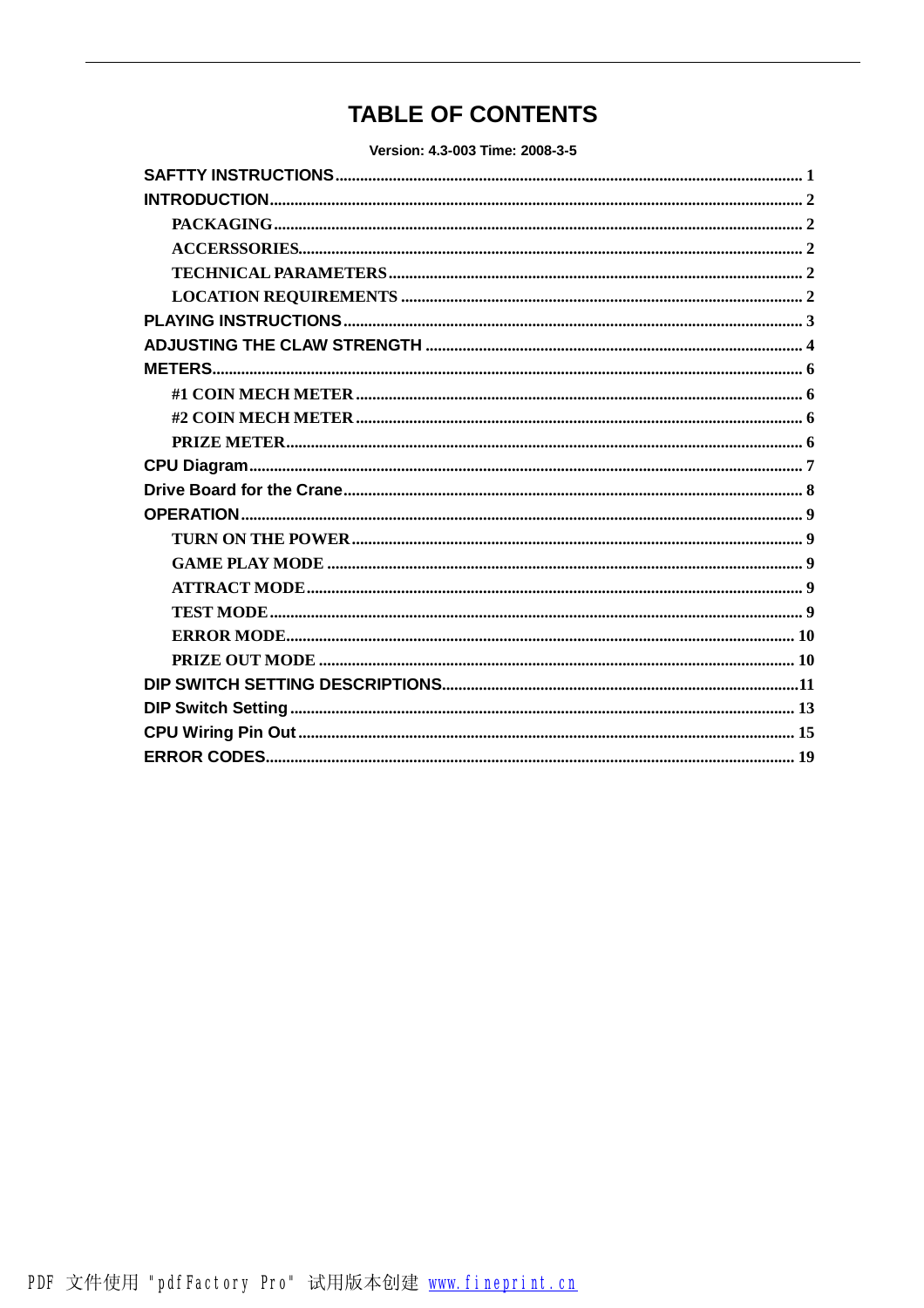# **SAFTTY INSTRUCTIONS**

### **\* WARNING! \***

## **BEFORE SETTING UP THE GAME, PLEASE READ THE FOLLOWING INSTRUCTIONS.**

#### **\* WARNING! \***

#### **FAILURE TO FOLLOW THESE DIRECTIONS COULD CAUSE DAMAGE TO THE GAME.**

#### **NOTICE FOR INSTALLATION**

- l **This machine is for indoor use, is not suitable for outdoor use.**
- l **After the machine was completely set up, please make sure that the machine is securely and safely placed on the floor.**
- l **Do not assemble or disassemble the game. or move the game without careful instructions.**
- l **Switch off the power and pull out the plug before moving the machine.**
- l **Place the game on flat floor. Do not put it on unsteady or vibrating location.**
- l **Do not place the game near equipment or areas that are humid, inflammable or of high temperature.**
- l **Do not place any heavy equipment on the top of the machine, or on top of the power cord.**
- l **Do not expose the circuit part in the machine to the air for a long time.**

## **NOTICE FOR OPERATION**

- l **Before plugging in or turning on the machine, please check if the power plug and power cord are in good conditions, and check if the voltage is set to the proper voltage that is suitable for your country.**
- l **Turn off the power before you check or inspect the machine.**
- l **Only qualified technicians are allowed to perform checking or maintenance of the game.**
- l **Suitable accessories and technical parts should be used for parts replacement**
- l **Hold the plug (not the wire) to remove the power cord from the wall outlet.**
- l **Do not plug or unplug the game with wet hand.**
- l **Do not pull or twist the power wire and fuses.**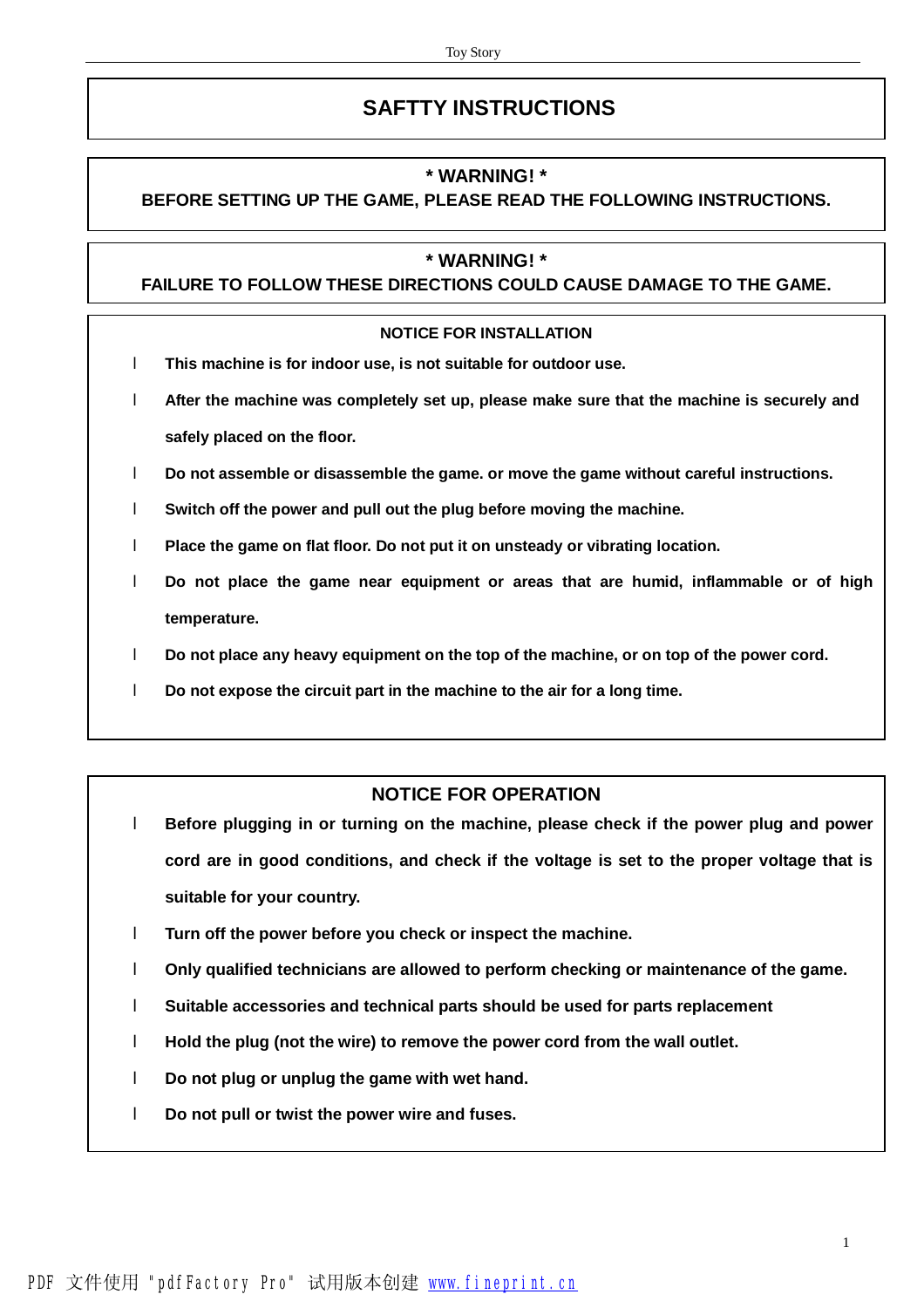# **INTRODUCTION**

**Toy Story is a new version of indoor prize machine. This machine is simple to play, with brilliant cabinet design built of high quality materials. Toy Story is a game that Every Family Entertainment Center should not miss!** 

### **PACKAGING**

**During delivery, the machine should be handled with care. Use a Forklift to deliver the packaged machine. Be careful not to hit the machine by heavy equipment. This may cause damage to the machine.** 

#### **ACCERSSORIES**

**Check whether the machine is packed with the following Accessories:** 

| <b>Accessories</b>                           | Quantity | <b>Remarks</b>                                                |
|----------------------------------------------|----------|---------------------------------------------------------------|
| <b>Operation Manual</b>                      |          |                                                               |
| <b>Keys</b>                                  | 5        | 3*3172 (Front and Back Door Keys)<br>2*3157 (Glass Door Keys) |
| <b>Power Cord</b>                            |          |                                                               |
| <b>String for the Claw Carriage</b>          | $2*1.0m$ |                                                               |
| Door Lock                                    | 3 sets   | 8840                                                          |
| <b>Micro On/Off Switch</b><br>for the Wheels | 1 pcs    | DECO VP531A-5F                                                |

### **TECHNICAL PARAMETERS**

- l **Mode: LP.XDZ003**
- l **Dimension: 770\*880\*1840 mm**
- l **Weight: 124 KG**
- l **Power supply: see the back cover of the machine.**
- l **Maximum power: 200W/220V, 160W/110V**
- l **Location requirements**

### **LOCATION REQUIREMENTS**

- l **Indoor temperature: between from 5℃ and 40℃.**
- l **Indoor humidity: low**
- l **U.V. radiation: Very low**
- l **Vibrations level: low**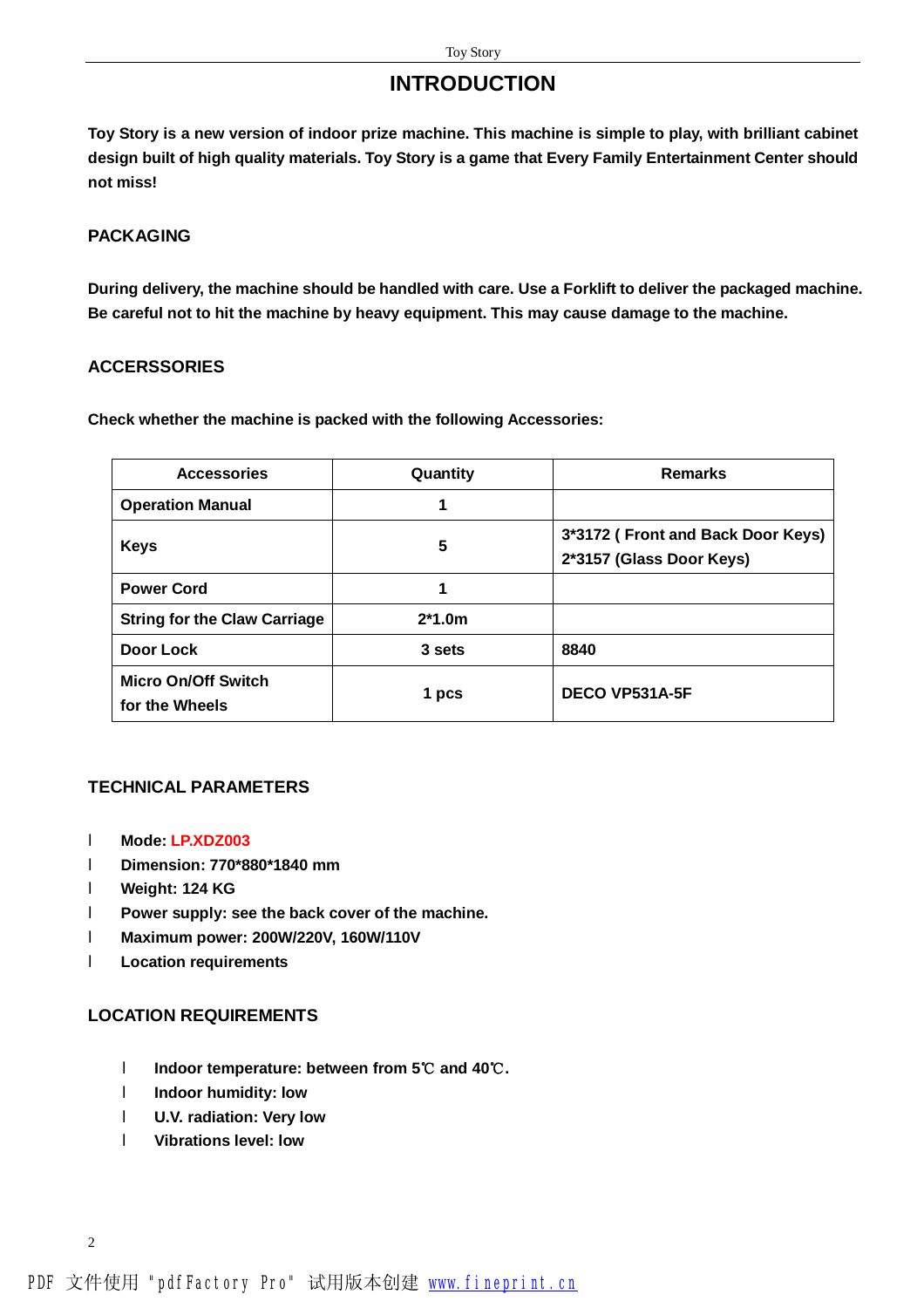# **PLAYING INSTRUCTIONS**

1. Insert coin. After the proper number of credits is achieved, the game will enter into play mode (eg. Default setting is 1 coin/token for every game. So, if 1 coin/token is inserted, then the game will start. If the setting is 2 coins/tokens for each game, then the player needs to insert 2 coins / tokens to start the **game.) . The "CREDIT" LED display on the console will show the number of CREDITS and the TIME LED display will show the playtime.** 

2. Normal mode: Within the play time limit, move the joystick to control the position of the claw. Move the claw to your target. Press the red button on the top of the joystick to lower down the claw and try to catch the prize. If the claw catches the prize, the prize will come out through the prize door. Game over when **the crane returns the original position.** 

Note: The setting of max no. of play times in vending mode set by SW3 #1 and #2 does not work in *normal mode.* 

3. Vending mode \*\*\*: within the play time limit, move the joystick to control the position of the claw. Move the claw to your target. Press the red button on the top of the joystick to lower down the claw and try to **catch the prize. Game will end only when the player wins a toy/prize successfully. Otherwise, when the number of games played is equal to the max number of game play (set by** *SW3 #1 and #2***).** 

Note: The setting of payout ratio of the game (set by SW3 #3, #4 and #5) does not work in vending mode\*\*\*. And the voltage of claw always be at the Strong state so that the player can finally win a prize in *vending mode\*\*\*, so please attention to the claw and prize sensing panel.*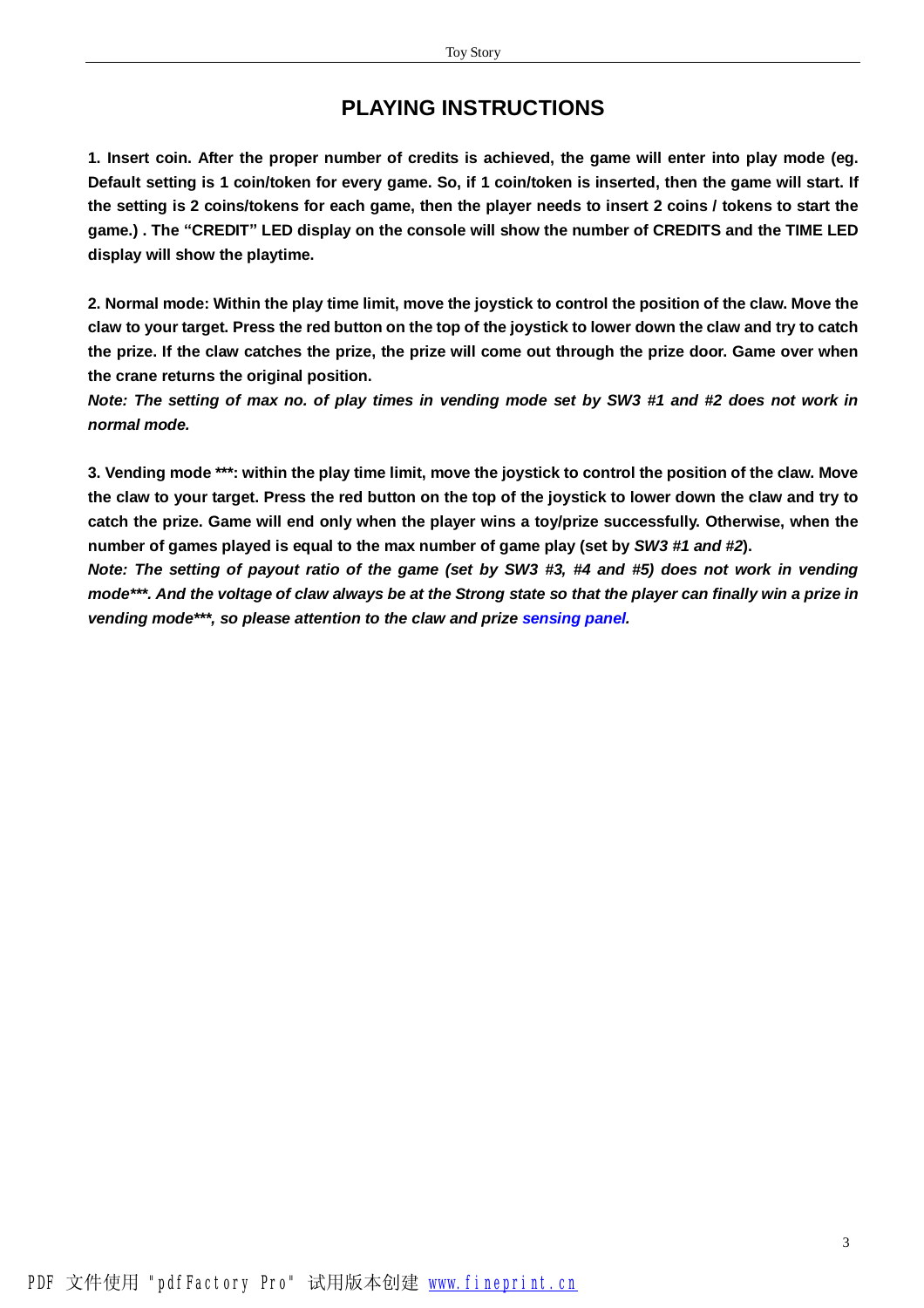## **ADJUSTING THE CLAW STRENGTH**

**In normal mode the Payout Ratio of the game depends on the Claw Strength, which is controlled by the voltage of the Claw.** 

**How to Adjust the Claw Strength:**

Enter the "CRANE TEST" mode: Press the "CRANE TEST" button for about 0.5s to enter into the "CRANE TEST" mode. When the LED displays "HX", the claw carriage enters into the "CRANE TEST" **mode. Please refer to Table 1 for the value of "X".** 

For example, when the LED display is "H1", the Claw Strength is strong (at this stage, power output to the claw carriage is 3 seconds per 10 seconds). You can adjust the voltage via Drive Board R 23. Please refer **to Table 1 below for details. Table 2 and 3 shows the relationship between Voltage Setting and Time.** 

**Setting Payout Ratio:** 

**In normal mode Payout Ratio of prizes is controlled by Main PCB - SW2 #3, #4 and #5.** 

**At initial clear stage, when the no. of game played already is less than the payout ratio, and then prize will not be allowed to be given out. The Voltage setting will be same as Table 2.** 

**However, if the voltage setting is not correctly adjusted, prize may also be given out. In this case, please adjust the voltage according to Table 1.** 

When the no. of game played is more than the payout ratio, then prize is allowed to be given out. The **Voltage setting will be same as Table 3. The opportunity of giving out prizes will be higher.** 

| <b>Claw Strength</b>     | Test Code # | <b>Potentiometer</b>   | <b>Voltage Setting</b><br>(VDC) | <b>LED Display</b> |
|--------------------------|-------------|------------------------|---------------------------------|--------------------|
| <b>Strong</b>            | 12          | <b>Drive Board R23</b> | 40±3                            | H1                 |
| <b>Medium</b>            | 13          | <b>Drive Board R24</b> | 30±3                            | H <sub>2</sub>     |
| Weak                     | 14          | <b>Drive Board R25</b> | 10±3                            | H <sub>3</sub>     |
| <b>Crane moving test</b> |             |                        |                                 |                    |





 **Table 2: No Prize will be given out**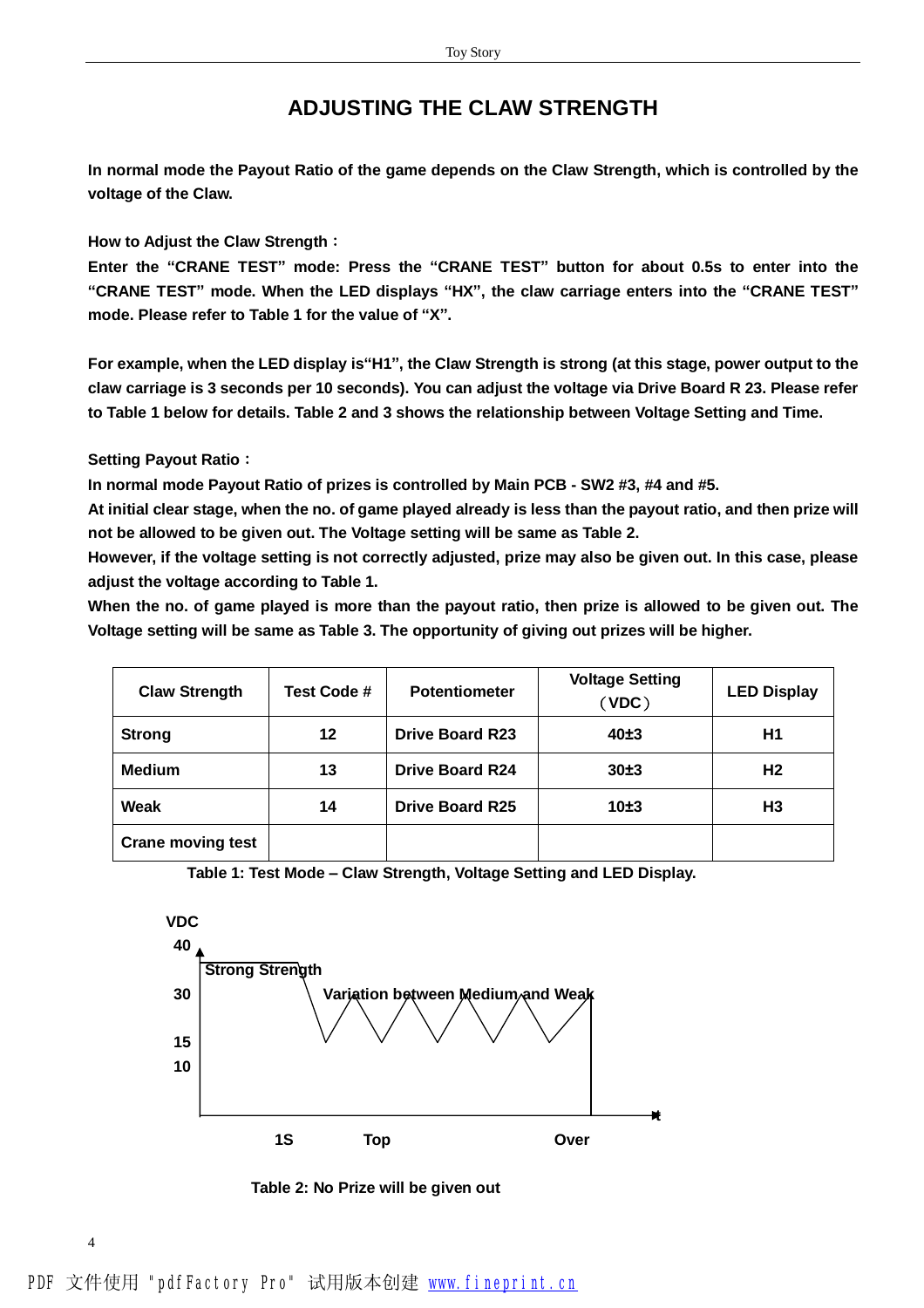

 **Table 3 : Prize is allowed to be given out** 

#### **ATTENTION:**

Voltage cannot be adjusted to be too high. If the voltage is adjusted to be too high, this may cause **damage to the PCB and the claw carriage** 

**If you do not adjust the Claw Strength according to the above instructions, you cannot control the strength of the claw.** 

If the prize is not too heavy, it is highly recommended to always keep the voltage to be at a relatively **lower level, so that the claw and the claw carriage can last longer.**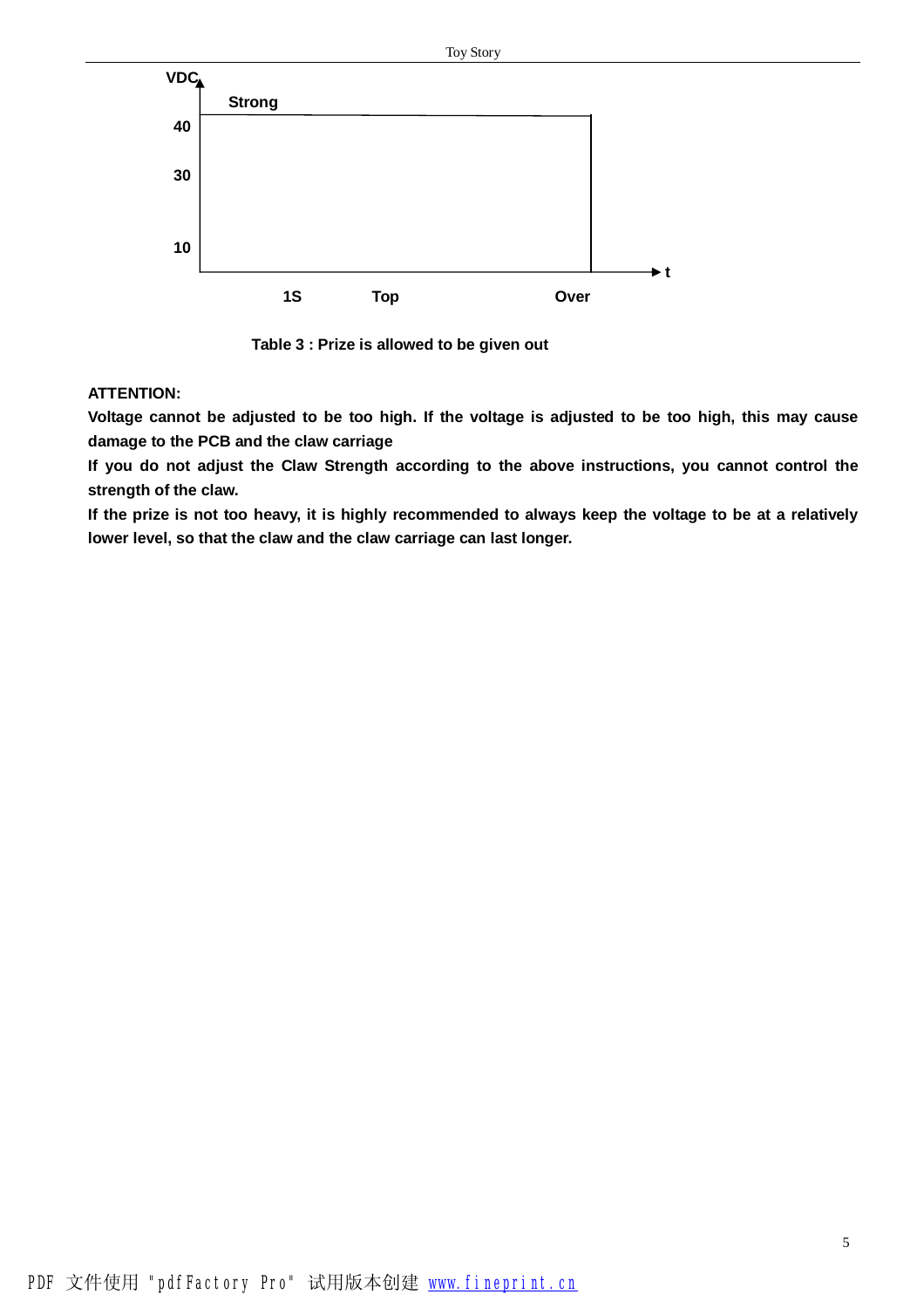### **METERS**

#### **#1 COIN MECH METER**

The no. shown on the #1 Coin Mech will increase by one for every coin inserted in this electronic coin mechanism. This #1 coin Mech has the function of "Continuous Play". When the number of coins inserted reaches a certain level (Please see the details in the "SETTING" section), then the player is awarded a FREE game play. The "CREDIT" LED display will show"+1" and there will also be a BONUS **sound.** 

**ATTENTION: The Time Interval between inserting the second coin after the first coin should be within 10**  seconds. If the second coin inserted is more than 10 seconds after the first coin is inserted, then it will **not be regarded as continuous play.** 

#### **#2 COIN MECH METER**

The no. shown on the #2 Coin Mech will increase by one for every coin inserted in this #2 coin mechanism. This #2 Coin Mech also has the function of "Continuous Play". When the number of coins inserted reaches a certain level (Please see the details in the "SETTING" section), then the player is awarded a FREE game play. The "CREDIT" LED display will show"+1" and there will also be a BONUS **sound.** 

**ATTENTION: The Time Interval between inserting the second coin after the first coin should be within 10**  seconds. If the second coin inserted is more than 10 seconds after the first coin is inserted, then it will **not be regarded as continuous play.** 

#### **PRIZE METER**

**The no. shown on the Prize Meter will increase by one when a prize is given out.**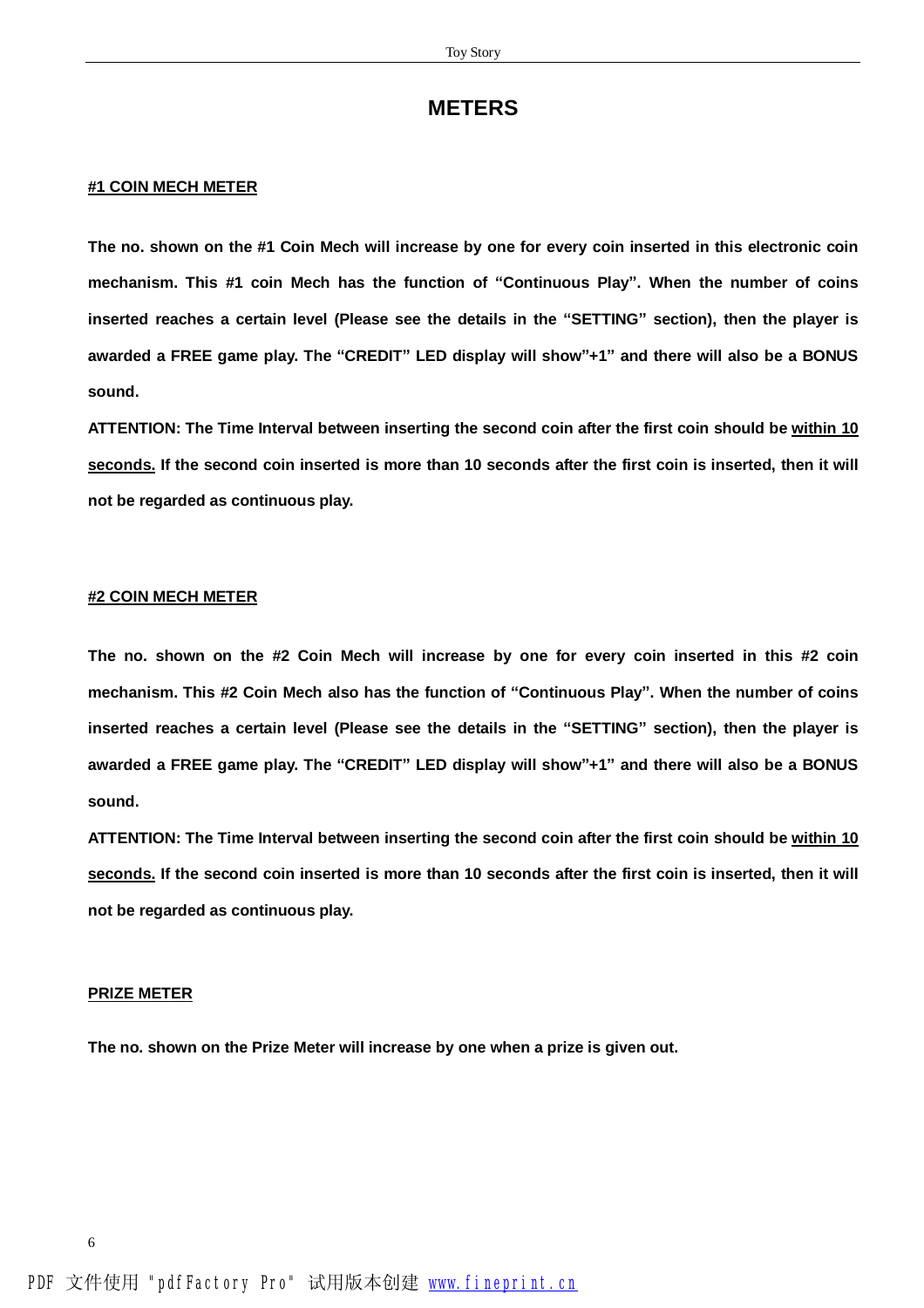# **CPU Diagram**



#### **CONNECTORS**

**See the CPU WIRING PINOUT pages for more information.** 

#### **RESET BUTTON**

**Press the RESET Button to resent the game.** 

#### **DIP SWITCHES**

**There are 4 nos. of DIP switches on this board. They are labeled as SW1, SW2, SW3 and SW4. To turn on the Switch, move the switch UP. To turn off the Switch, move the switch DOWN.** 

**Attention: Press the RESET button after any change to the DIP Switch settings. Please refer to the DIP SWITCH SETTINGS TABLE for function of each switch.**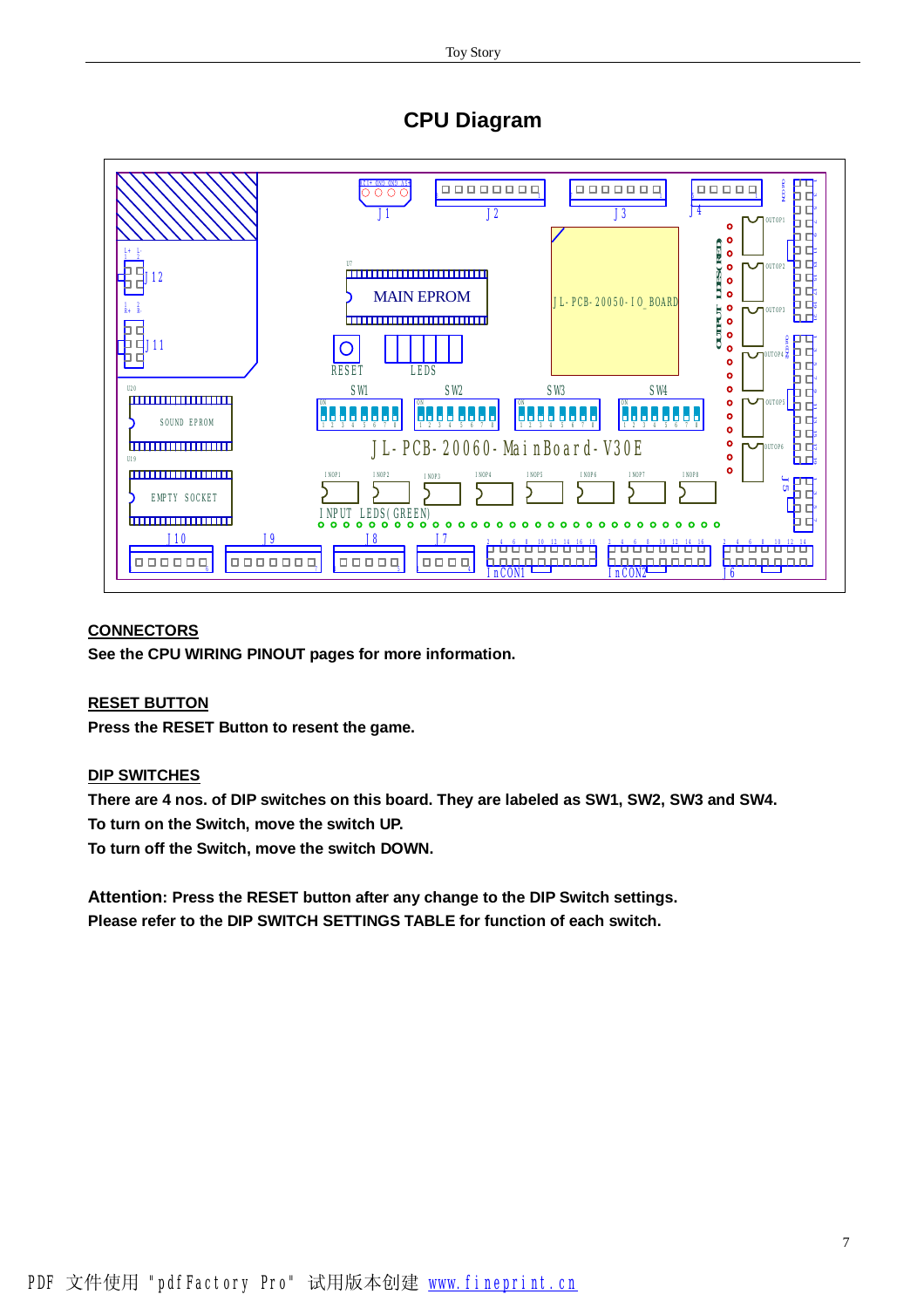

## **Drive Board for the Crane**

- **J1:Power Input**
- **J2: Crane connector.**
- **J3: Main PC board connector.**
- **J4: Claw voltmeter output.**

PDF 文件使用 "pdfFactory Pro" 试用版本创建 [www.fineprint.cn](http://www.fineprint.cn)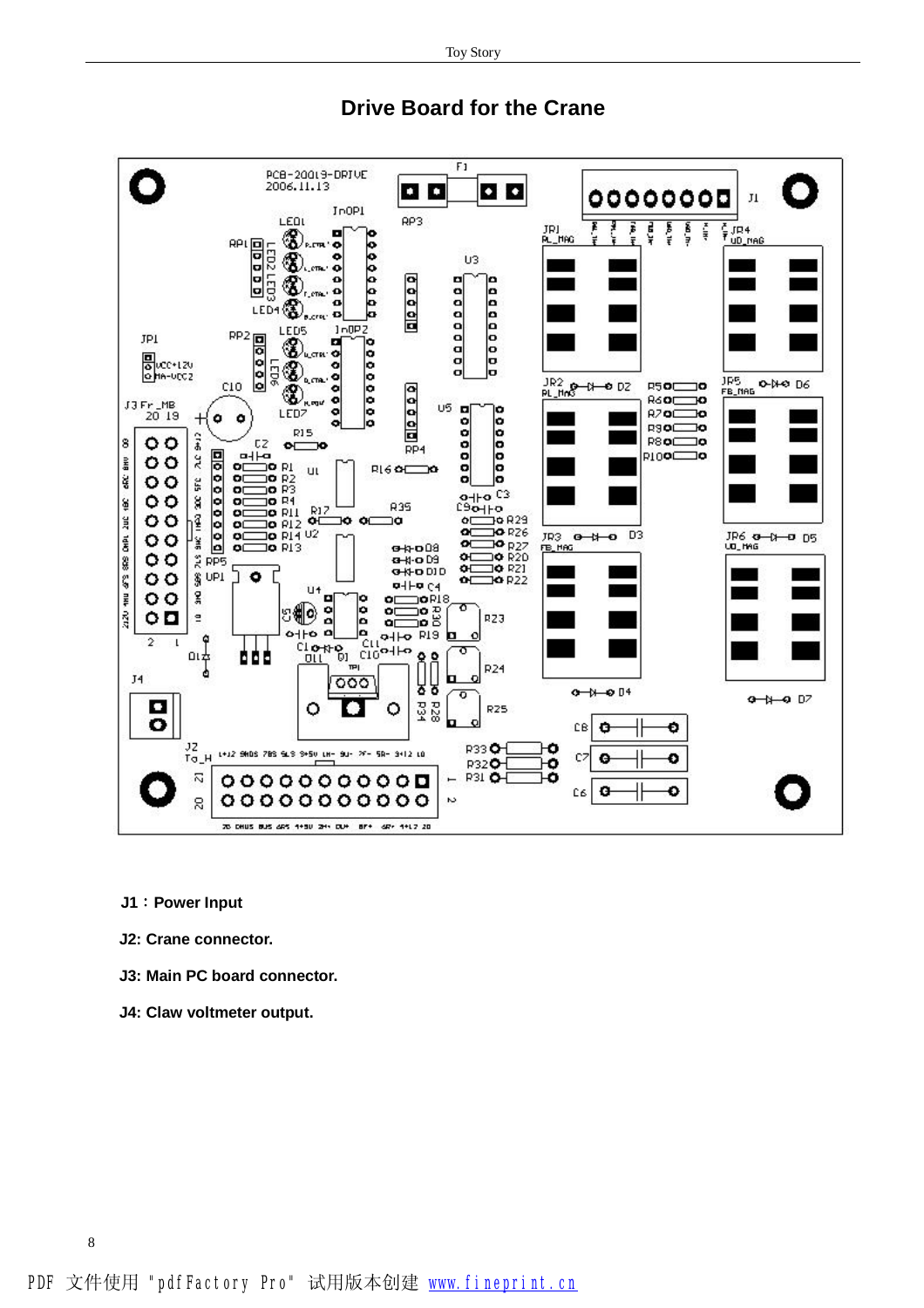# **OPERATION**

**This game has two adjustable play modes. One is the free play mode, and the other one is coin play mode. When the machine is in free play mode, after pressing the reset button, no coin is required to start the game. The machine will be in play mode continuously. When the machine is in coin play mode, it can**  be in one of the following six modes: 1) Attract Mode, 2) Test Mode, 3) Claw Carriage Test Mode, 4) **Game Play Mode, 5) Error state, 6) Prize-Out Mode. Please refer to the Flow Chart below for details:** 



#### **TURN ON THE POWER**

Before turning on the power, please check the plug and cord, and make sure that the game is set to the **proper voltage.** 

#### **GAME PLAY MODE**

When the Game is started, the TIME and CREDIT LED on the console display the time and credit the **player has. There is also MUSIC going with this.** 

#### **ATTRACT MODE**

**In** ATTRACT MODE, the LEDs on the console display  $\boxed{X \mid X}$ , which also changes continuously. It is also going with music. Press the "TEST" button on the front cabinet for over 0.5 seconds and the game **will enter into TEST MODE. Insert Coin, and the machine will enter into GAME PLAY MODE.** 

#### **TEST MODE**

**Test whether the LED is good, whether the lights, claw carriage and music are normal. When machine is**  in ATTRACT MODE, press the "TEST" button, music will stop and the game will enter into "TEST MODE". LED displays NO. of version  $\rightarrow$  LED all turn off  $\rightarrow$ LED all turn on  $\rightarrow$  Testing Input  $\rightarrow$  Testing Output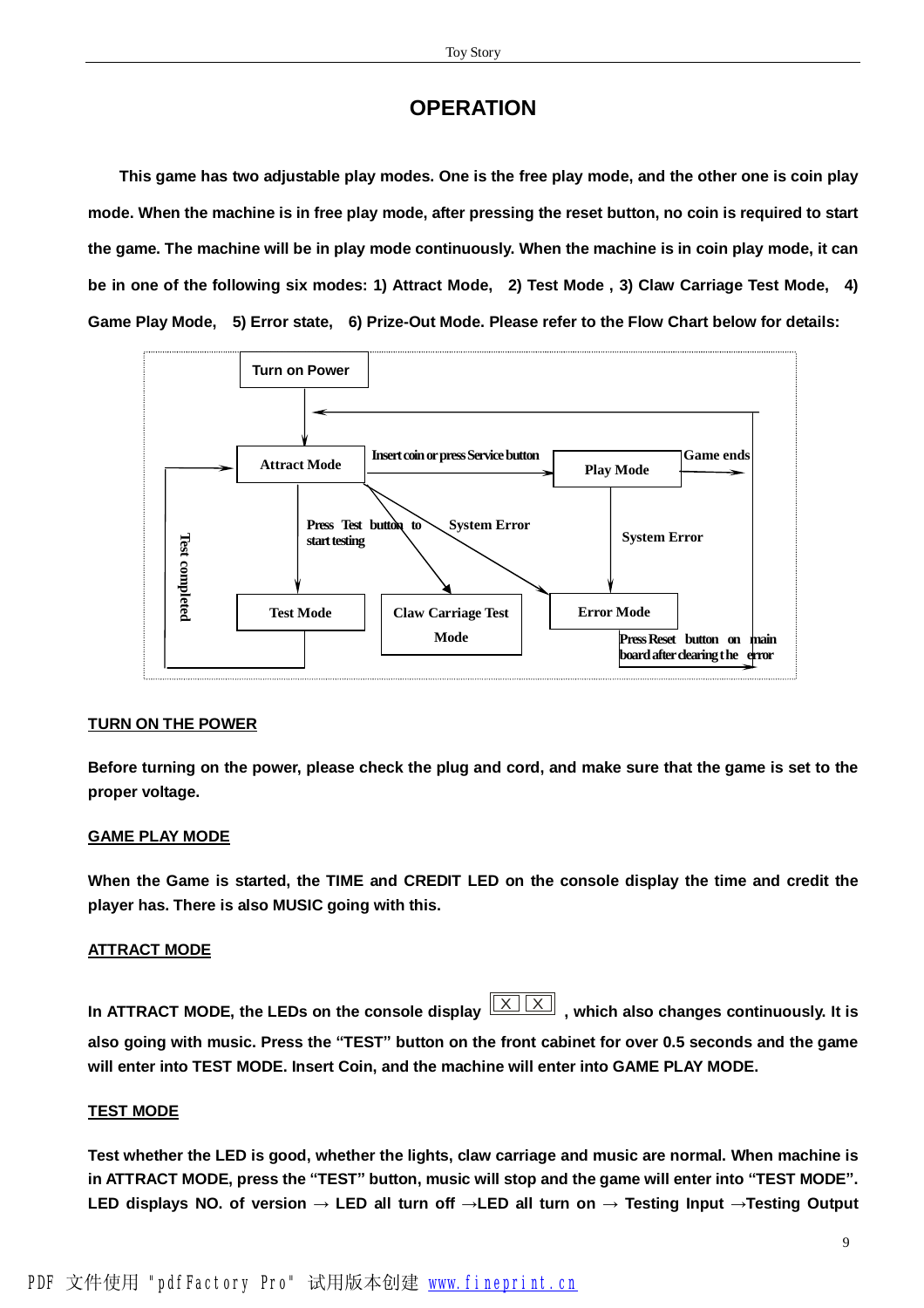**→Testing Ticket Dispenser (Not applicable to this Machine) → Testing Music → Test is completed.** 

#### **ERROR MODE**

**During the game play, whenever there is ERROR, the system will enter into ERROR MODE. The Error**  code "EX" will be displayed. Alarm is activated, and you can check the errors according to the EROR CODES 1, 2, 3, 4 and 6. After clearing the error, reset the game and restart the machine. Please refer to **the "ERROR CODES" table for details.** 

#### **PRIZE OUT MODE**

If a prize is given out, music "PRIZE-OUT" will be activiated. The NO. displayed on the Prize meter will **also increase by one.**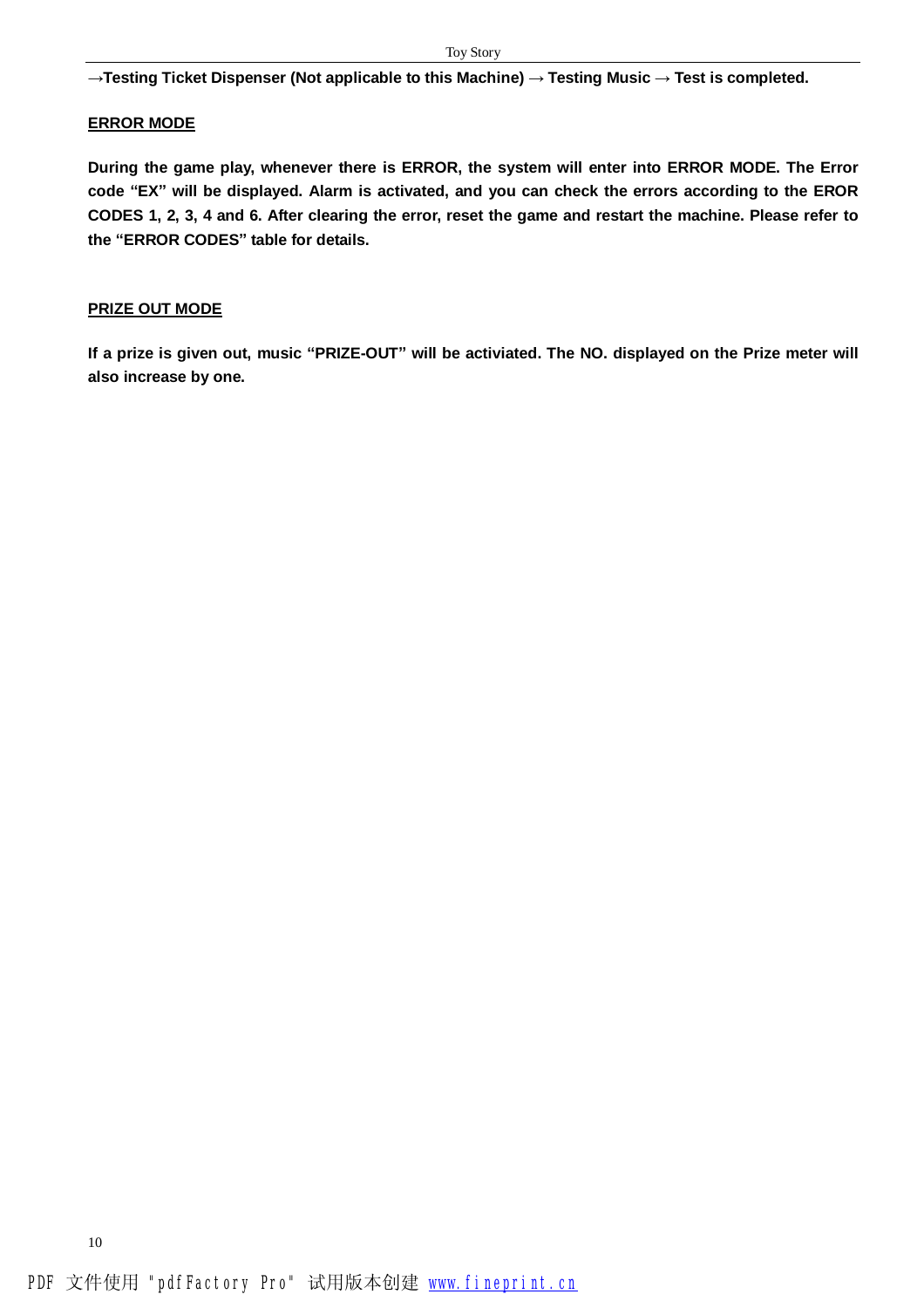# **DIP SWITCH SETTING DESCRIPTIONS**

#### **SWITCH 1**

#### **VENDING MODE**

**If SW1#1, #2 is set as ON, OFF, the game is in vending mode\*\*\*. If SW1#1, #2 is set as OFF, OFF, the game is in normal mode.** 

#### **FREE PLAY**

**If SW1 #3 is ON, free play is disabled. Coins are needed in order to start the game. If SW1 #3 is OFF, free play is allowed and no coins are required.** 

#### **# of COINS PER PLAY**

**DIP SW1 #4, #5 and #6 set the number of coins required to play one game.** 

#### **POWER OFF SETTINGS**

**If SW1 #7 is ON, any parameters on the game will be saved when the power is OFF. If SW1 #7 is OFF, any parameters on the game will be cleared when the power is OFF.** 

#### **MUSIC IN ATTRACT MODE**

**If SW1 #8 is ON, music is on when the game is not in use. If SW1 #8 is OFF, music is off when the game is not in use.** 

#### **SWITCH 2**

**PLAYTIME DIP SW2 #1 and #2 set the time limit for each game.** 

#### **PRIZE PAYOUT RATIO**

**DIP SW2 #3, #4 and #5 is used to configure the Prize Payout Ratio.** 

### **AWARD WHEN INSERT COINS CONTINUOUSLY**

**DIP SW2 #6, #7 and #8 set how the players can get One Bonus coin when coins are inserted continuously.** 

#### **SWITCH 3**

# **PLAY TIMES IN VENDING MODE\*\*\* DIP SW3 #1 and #2 set the play times in Vending mode\*\*\*.**

## **SWITCH 4**

## **MOVING DISTANCE AFTER COINS INSERTED**

If the game is large size, such as 42' cabinet, DIP SW4 #1 should be turned to ON, and the crane will move **a long distance after coins inserted.** 

If the game is small size, such as 31' cabinet, DIP SW4 #1 should be turned to OFF, and the crane will **move a short distance after coins inserted.**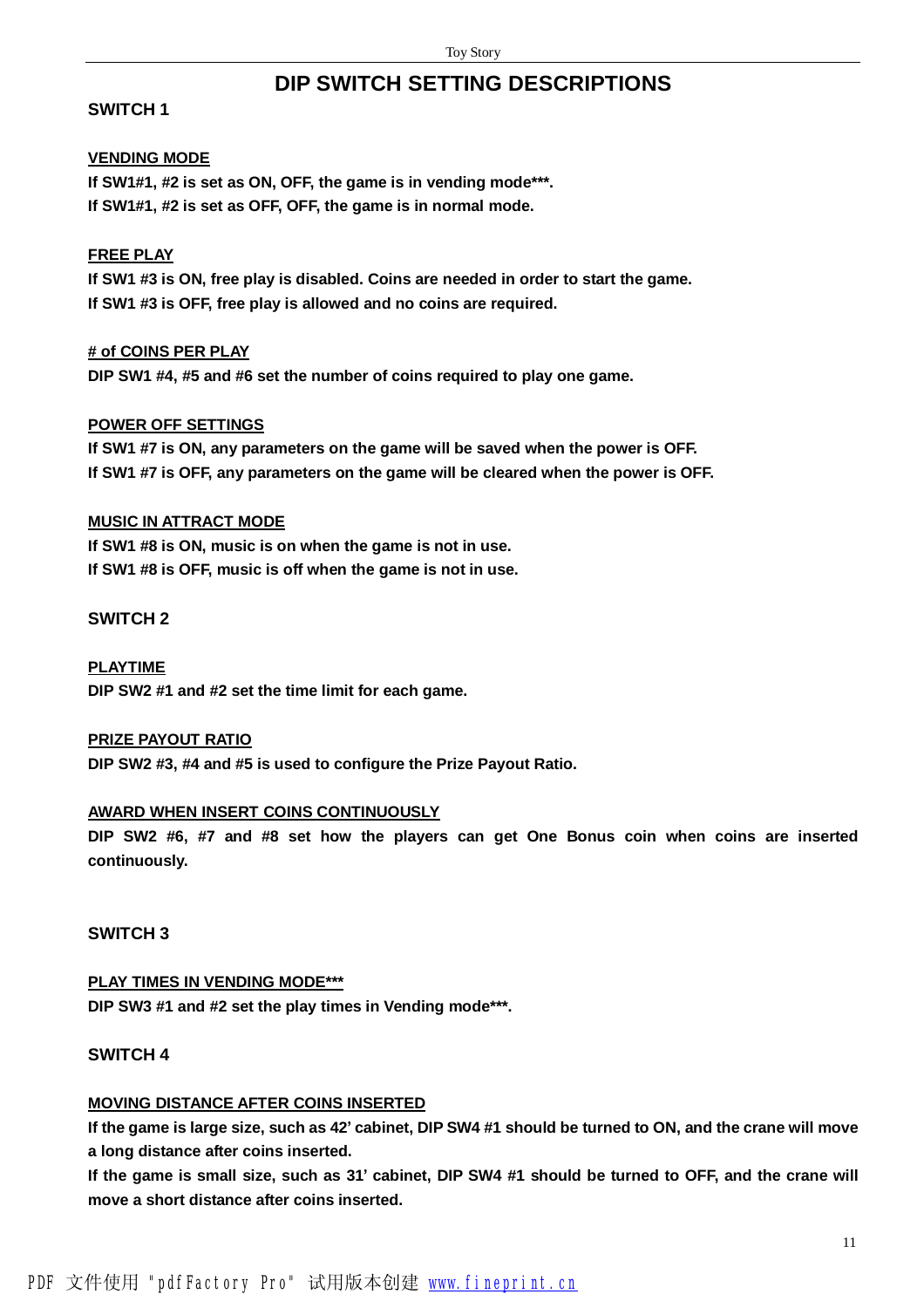#### **THE OPENING POSITION FOR PRIZE FALLING IN**

**If the position for opening is on the frontal of the left (near the back of the game), DIP SW4 #2 should be turned to ON.** 

If the position for opening is on the back of the left (near the console of the game), DIP SW4 #2 should be **turned to OFF.** 

#### **#2 COIN METER**

**If #2 coin meter has been installed on the counter board, DIP SW4 #4 should be turned to ON. If #2 coin meter hasn't been installed on the counter board, DIP SW4 #4 should be turned to OFF.** 

#### **LEDs ON THE CONSOLE**

**If there is only one LED installed on the console, DIP SW4 #5 should be turned to ON. If there are two LEDs (TIME & COIN) installed on the console, DIP SW4 #4 should be turned to OFF.**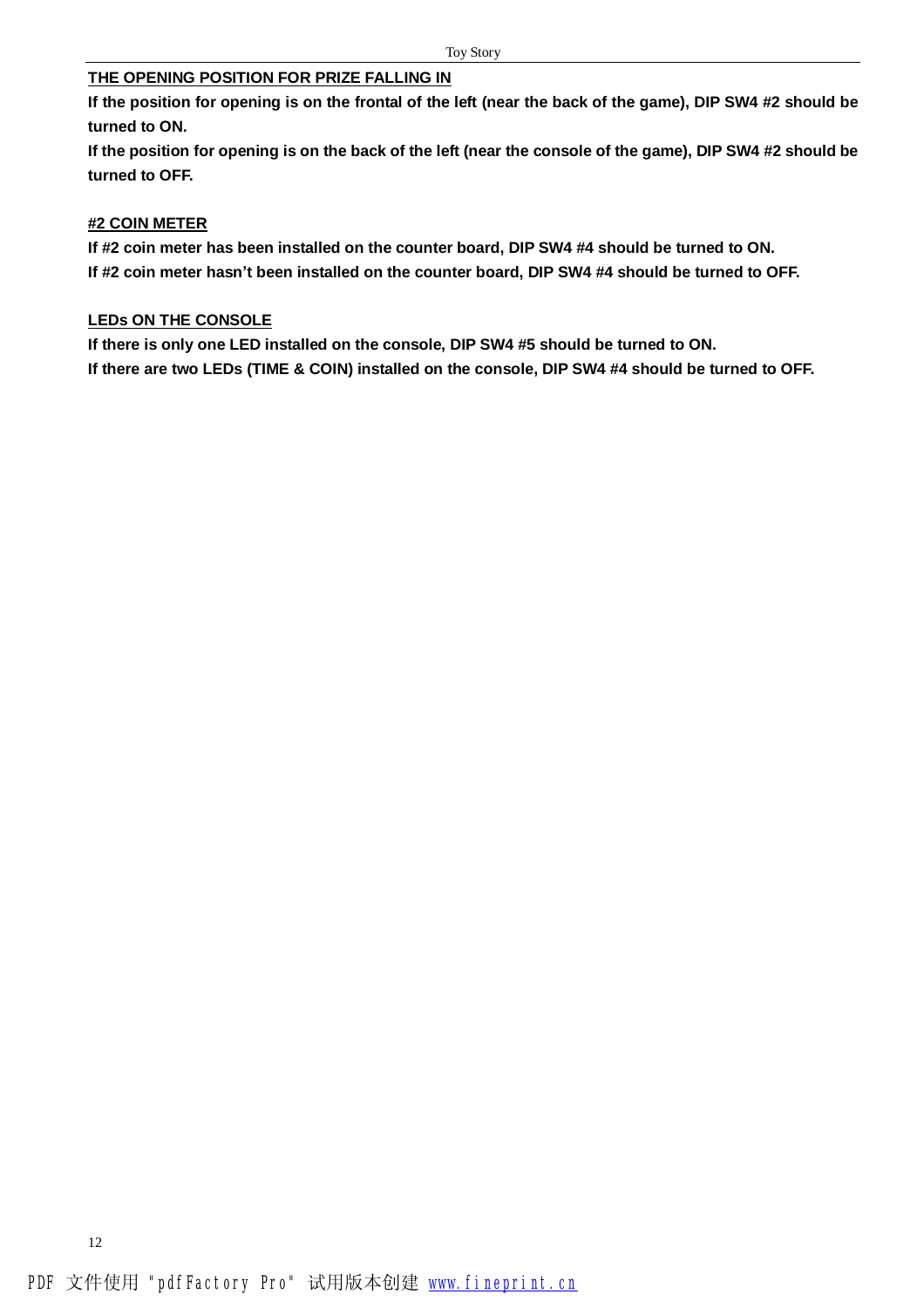# **DIP Switch Setting**

### **Version: 4.3-003 Time: 2008-3-5**

| <b>Function</b><br>Bit | $\mathbf 1$ | $\overline{2}$ | 3          | 4          | 5          | 6          | $\overline{7}$ | 8          | <b>Function</b>                                      |
|------------------------|-------------|----------------|------------|------------|------------|------------|----------------|------------|------------------------------------------------------|
| <b>DIP</b>             |             |                |            |            |            |            |                |            |                                                      |
|                        | ON          |                |            |            |            |            |                |            | Vending Mode***                                      |
|                        | <b>OFF</b>  |                |            |            |            |            |                |            | <b>Normal Mode</b>                                   |
|                        |             |                | ON         |            |            |            |                |            | Need to insert coins to start the Game               |
|                        |             |                | <b>OFF</b> |            |            |            |                |            | Free Play(No need to insert coins)                   |
|                        |             |                |            | ON         | ON         | ON         |                |            | 15 Coins / Game                                      |
|                        |             |                |            | <b>OFF</b> | ON         | ON         |                |            | 10 Coins / Game                                      |
|                        |             |                |            | ON         | <b>OFF</b> | ON         |                |            | 8 Coins / Game                                       |
| SW <sub>1</sub>        |             |                |            | <b>OFF</b> | <b>OFF</b> | <b>ON</b>  |                |            | 5 Coins / Game                                       |
|                        |             |                |            | ON         | ON         | <b>OFF</b> |                |            | 4 Coins / Game                                       |
|                        |             |                |            | <b>OFF</b> | ON         | <b>OFF</b> |                |            | 3 Coins / Game                                       |
|                        |             |                |            | ON         | <b>OFF</b> | <b>OFF</b> |                |            | 2 Coins / Game                                       |
|                        |             |                |            | <b>OFF</b> | <b>OFF</b> | <b>OFF</b> |                |            | 1 Coin / Game                                        |
|                        |             |                |            |            |            |            | ON             |            | Save parameter when Power is OFF                     |
|                        |             |                |            |            |            |            | <b>OFF</b>     |            | Clear parameter when Power is OFF                    |
|                        |             |                |            |            |            |            |                | ON         | Music On when the game is in Attract Mode            |
|                        |             |                |            |            |            |            |                | <b>OFF</b> | Music Off when the game is in Attract Mode           |
|                        | ON          | ON             |            |            |            |            |                |            | Time per game play: 50 seconds                       |
|                        | <b>OFF</b>  | ON             |            |            |            |            |                |            | Time per game play: 40 seconds                       |
|                        | ON          | <b>OFF</b>     |            |            |            |            |                |            | Time per game play: 30 seconds                       |
|                        | <b>OFF</b>  | <b>OFF</b>     |            |            |            |            |                |            | Time per game play: 20 seconds                       |
|                        |             |                | ON         | ON         | ON         |            |                |            | Win 1 prize out of 50 games                          |
|                        |             |                | <b>OFF</b> | ON         | ON         |            |                |            | Win 1 prize out of 30 games                          |
|                        |             |                | ON         | <b>OFF</b> | ON         |            |                |            | Win 1 prize out of 20 games                          |
|                        |             |                | <b>OFF</b> | <b>OFF</b> | ON         |            |                |            | Win 1 prize out of 15 games                          |
|                        |             |                | ON         | ON         | <b>OFF</b> |            |                |            | Win 1 prize out of 10 games                          |
|                        |             |                | <b>OFF</b> | ON         | <b>OFF</b> |            |                |            | Win 1 prize out of 8 games                           |
|                        |             |                | ON         | <b>OFF</b> | <b>OFF</b> |            |                |            | Win 1 prize out of 5 games                           |
| SW <sub>2</sub>        |             |                | <b>OFF</b> | <b>OFF</b> | <b>OFF</b> |            |                |            | Win 1 prize out of 3 games                           |
|                        |             |                |            |            |            | ON         | ON             | ON         | Get a Bonus Coin when insert 10 coins                |
|                        |             |                |            |            |            |            |                |            | continuously                                         |
|                        |             |                |            |            |            | <b>OFF</b> | ON             | ON         | Get a Bonus Coin when insert 8 coins<br>continuously |
|                        |             |                |            |            |            | ON         | <b>OFF</b>     | ON         | Get a Bonus Coin when insert 7 coins<br>continuously |
|                        |             |                |            |            |            | <b>OFF</b> | <b>OFF</b>     | ON         | Get a Bonus Coin when insert 5 coins<br>continuously |
|                        |             |                |            |            |            |            |                |            | Get a Bonus Coin when insert 4 coins                 |
|                        |             |                |            |            |            | ON         | ON             | <b>OFF</b> | continuously                                         |
|                        |             |                |            |            |            | <b>OFF</b> | ON             | <b>OFF</b> | Get a Bonus Coin when insert 3 coins<br>continuously |
|                        |             |                |            |            |            | <b>ON</b>  | <b>OFF</b>     | <b>OFF</b> | Get a Bonus Coin when insert 2 coins                 |
|                        |             |                |            |            |            |            |                |            | continuously                                         |
|                        |             |                |            |            |            | <b>OFF</b> | <b>OFF</b>     | <b>OFF</b> | <b>No Bonus Coin</b>                                 |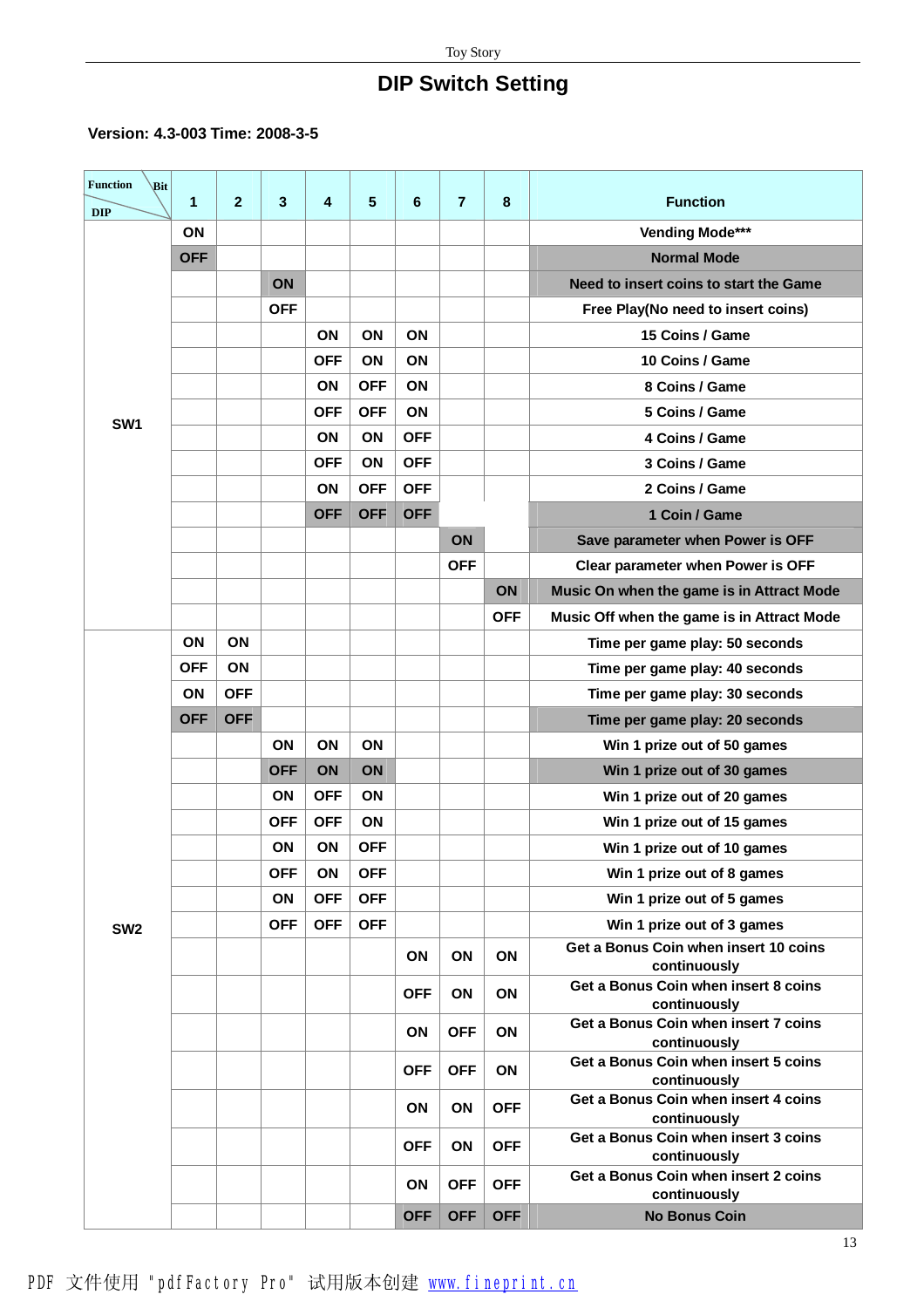| SW <sub>3</sub>                                                   | <b>ON</b>  | <b>ON</b>  |            |            |  | When the game is in Vending Mode - Max no. of<br>Game Play is 10 times                    |
|-------------------------------------------------------------------|------------|------------|------------|------------|--|-------------------------------------------------------------------------------------------|
| (only<br>applicable<br>when the<br>game is in<br>Vending<br>Mode) | <b>OFF</b> | <b>ON</b>  |            |            |  | When the game is in Vending Mode - Max no. of<br><b>Game Play is 5 times</b>              |
|                                                                   | ON         | <b>OFF</b> |            |            |  | When the game is in Vending Mode - Max no. of<br><b>Game Play is 3 times</b>              |
|                                                                   | <b>OFF</b> | <b>OFF</b> |            |            |  | When the game is in Vending Mode - Max no. of<br><b>Game Play is 1 time</b>               |
|                                                                   | <b>ON</b>  |            |            |            |  | Crane moves a long distance after coins<br>inserted(applicable to cabinet of large size)  |
| SW4                                                               | <b>OFF</b> |            |            |            |  | Crane moves a short distance after coins<br>inserted(applicable to cabinet of small size) |
|                                                                   |            | <b>ON</b>  |            |            |  | The opening prize falling in is on the front of left<br>cabinet                           |
|                                                                   |            | <b>OFF</b> |            |            |  | The opening prize falling in is on the back of left<br>cabinet                            |
|                                                                   |            |            | ON         |            |  | #2 coin meter unused                                                                      |
|                                                                   |            |            | <b>OFF</b> |            |  | #2 coin meter used                                                                        |
|                                                                   |            |            |            | <b>ON</b>  |  | Single LED has been used on console                                                       |
|                                                                   |            |            |            | <b>OFF</b> |  | Two LEDs have been used on console                                                        |

**Remarks:** 

14

**1. Cells Highlighted in Grey Color – Factory Settings.** 

2. The settings of SW4 should be set according to the truth of the game, please don't change them **freely.** 

3. #2 coin mech and #2 coin meter are unnecessary to use, but they have been wired for the sake of **oneness. And #1 coin mech and #1 coin meter are the main priority.**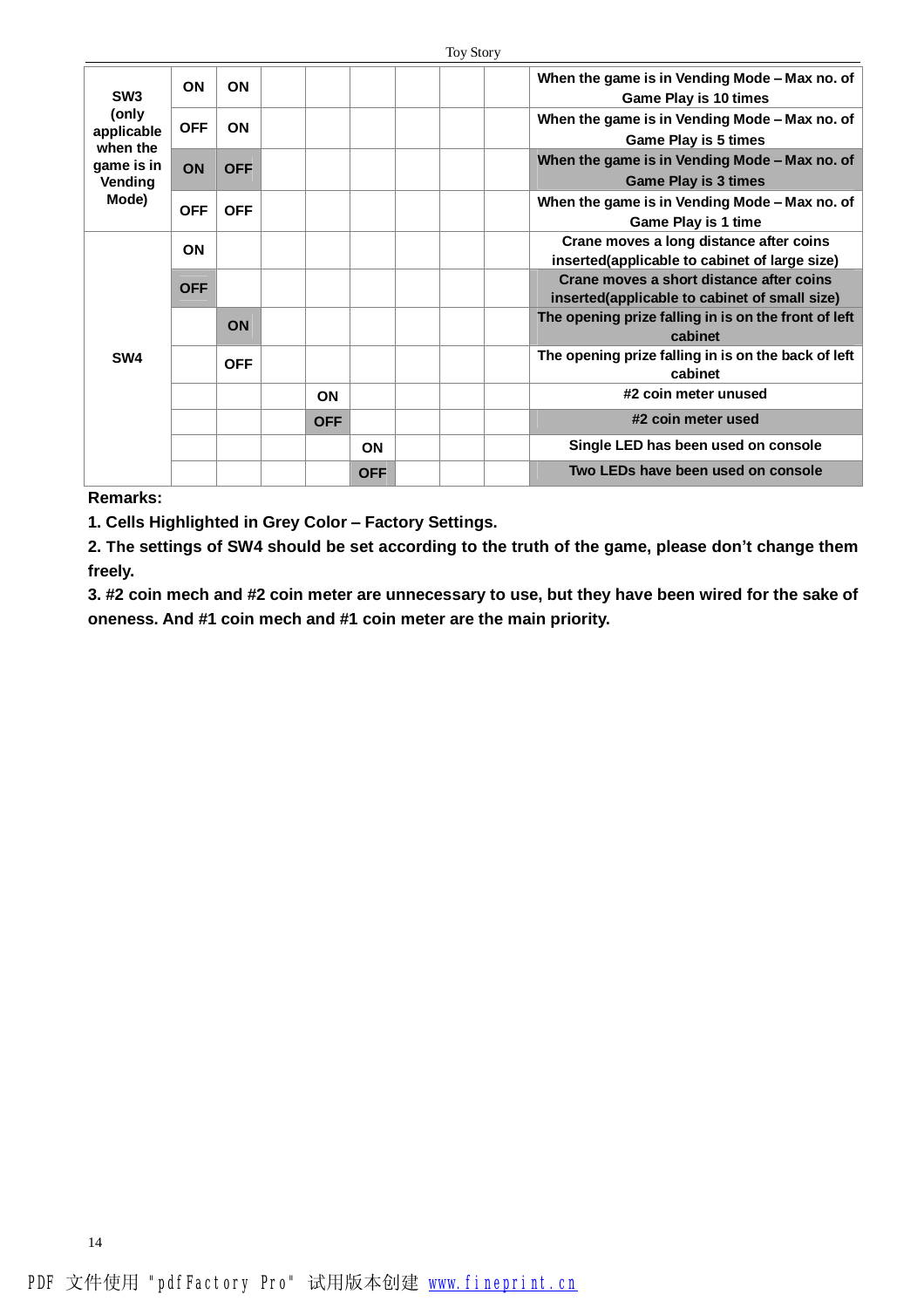# **CPU Wiring Pin Out**

**Version: 4.3 Time: 2008-3-5** 

| <b>PLUG</b><br><b>CODE</b> | <b>PIN</b><br><b>CODE</b> | <b>PIN COLOR</b>  | <b>FUNCTIONS</b>    | I/O CODE       | <b>FUNCTION OF I/O</b>                                     |
|----------------------------|---------------------------|-------------------|---------------------|----------------|------------------------------------------------------------|
|                            | PIN <sub>1</sub>          | 4*0.75-Red        | $+5V$ Input         | -----          |                                                            |
| J1                         | PIN <sub>2</sub>          | 4*0.75-Black      | <b>GND</b>          | -----          |                                                            |
| (Power Input               | PIN <sub>3</sub>          | 4*0.75-Black      | <b>GND</b>          | -----          | <b>Power Input</b>                                         |
| <b>Connector</b>           | PIN <sub>4</sub>          | 4*0.75-Yellow     | $+12V$ Input        | -----          |                                                            |
|                            | PIN <sub>1</sub>          | $6*0.3 - Green$   | <b>CLK</b>          | -----          |                                                            |
| J <sub>4</sub>             | PIN <sub>2</sub>          | $6*0.3$ – White   | <b>DAT</b>          | -----          |                                                            |
| (#2 Serial                 | PIN <sub>3</sub>          | $6*0.3 -$ Brown   | <b>LTH</b>          | -----          | <b>Digital LED Board Output</b><br><b>Connection order</b> |
| Output                     | PIN <sub>4</sub>          | $6*0.3 - Y$ ellow | +12V Output         | -----          | 1. Coin Qty LED (2 bits).<br>2. Time LED(2 bits)           |
| Connector)                 | <b>PIN 5</b>              | $6*0.3 - Black$   | <b>GND</b>          | -----          |                                                            |
|                            | PIN <sub>6</sub>          | $6*0.3 - Red$     | $+5V$ Output        | -----          |                                                            |
|                            | PIN <sub>1</sub>          | $4*0.3$ – White   | #1 Ticket Out Drive | -----          |                                                            |
|                            | PIN <sub>2</sub>          | $4*0.3$ – White   | #2 Ticket Out Drive | -----          |                                                            |
| J5                         | PIN <sub>3</sub>          | $4*0.3 - Y$ ellow | +12V Output         | -----          |                                                            |
| (Ticket Out                | PIN <sub>4</sub>          | 4*0.3-Yellow      | $+12V$ Output       | -----          | Ticket Out Connector(unused in this                        |
| Connector)                 | <b>PIN 5</b>              | $4*0.3 - Black$   | <b>GND</b>          | -----          | machine)                                                   |
|                            | PIN <sub>6</sub>          | $4*0.3 - Black$   | <b>GND</b>          | -----          |                                                            |
|                            | PIN <sub>7</sub>          | $4*0.3 - Green$   | #1 Ticket Feedback  | -----          |                                                            |
|                            | PIN <sub>8</sub>          | $4*0.3 - Green$   | #2 Ticket Feedback  | -----          |                                                            |
|                            | PIN <sub>1</sub>          | 10*0.3-Yellow     | $+12V$ Out          | -----          |                                                            |
|                            | PIN <sub>2</sub>          | <b>NOT USED</b>   | $+5V$ Out           | -----          |                                                            |
|                            | PIN <sub>3</sub>          | $10^*0.3 - Black$ | <b>GND</b>          | -----          |                                                            |
|                            | PIN <sub>4</sub>          | <b>NOT USED</b>   | <b>GND</b>          | -----          |                                                            |
|                            | PIN <sub>5</sub>          | $10*0.3 - Blue$   | <b>Service</b>      | IN #25         |                                                            |
| J6                         | PIN <sub>6</sub>          | <b>NOT USED</b>   | <b>No Connect</b>   | -----          |                                                            |
| (Base                      | PIN <sub>7</sub>          | <b>NOT USED</b>   | <b>No Connect</b>   | -----          | <b>Base Function connector</b>                             |
| <b>Function</b>            | PIN <sub>8</sub>          | <b>NOT USED</b>   | <b>No Connect</b>   | -----          |                                                            |
| connector)                 | PIN <sub>9</sub>          | $10*0.3 -$ Purple | <b>Test</b>         | IN #27         |                                                            |
|                            | <b>PIN 10</b>             | $10*0.3$ - Orange | <b>Clear Data</b>   | <b>IN#28</b>   |                                                            |
|                            | <b>PIN 11</b>             | $10*0.3$ – White  | #1 coin mech singal | <b>IN#30</b>   |                                                            |
|                            | <b>PIN 12</b>             | $10*0.3 - Green$  | Crane test signal   | <b>IN#31</b>   |                                                            |
|                            | <b>PIN 13</b>             | $10*0.3 - Gray$   | <b>Prize Meter</b>  | <b>OUT #22</b> |                                                            |
|                            | <b>PIN 14</b>             | $10*0.3 -$ Brown  | #1 coin meter       | <b>OUT #23</b> |                                                            |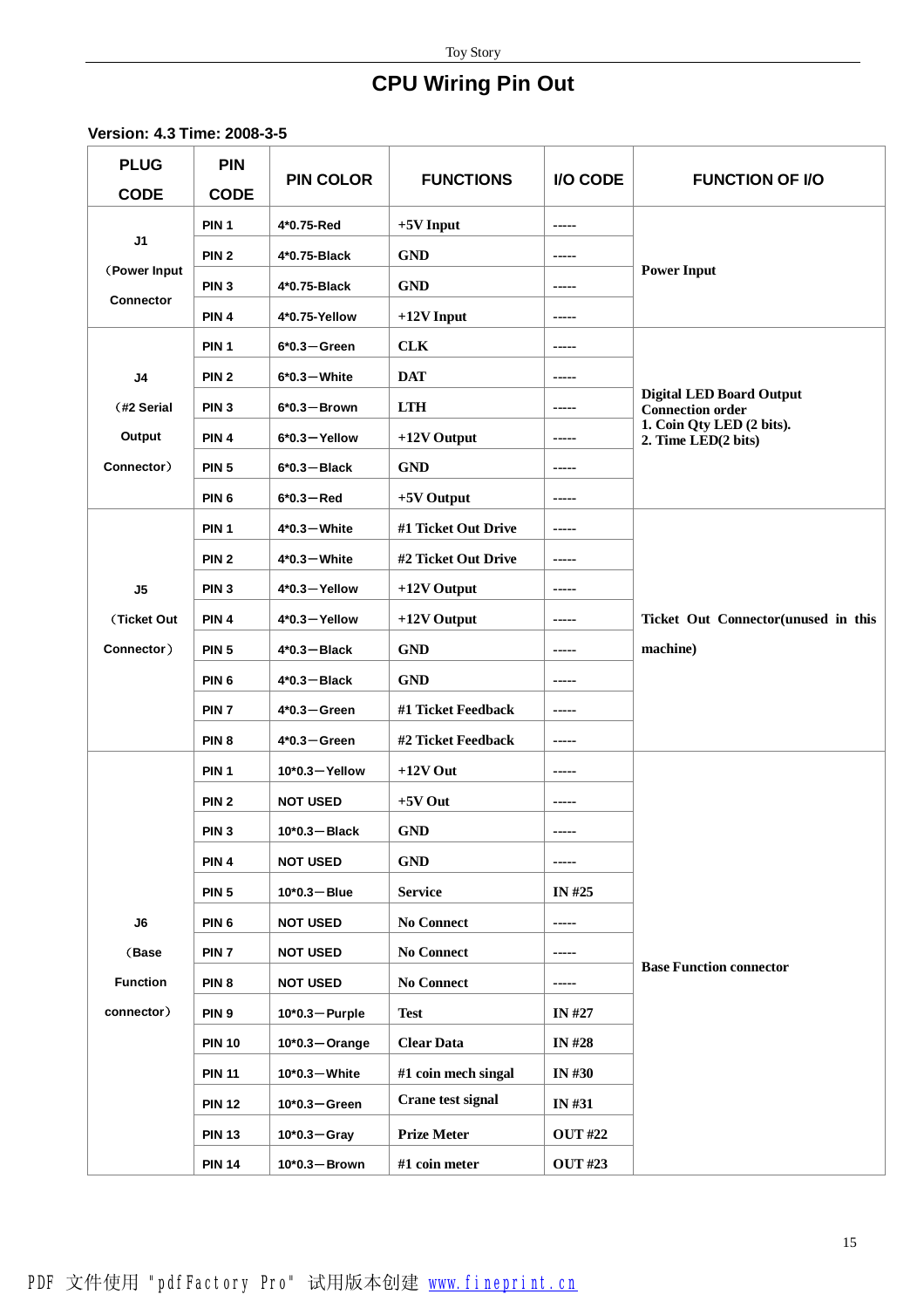|                 | PIN <sub>1</sub> | $4*0.3 - Red$         | $+5V$ Output               | -----        |                                              |
|-----------------|------------------|-----------------------|----------------------------|--------------|----------------------------------------------|
| $\mathsf{J}8$   | PIN <sub>2</sub> | $4*0.3 - Y$ ellow     | $+12V$ Output              | -----        |                                              |
| (Singal         | PIN <sub>3</sub> | $4*0.3 - Green$ ,     | $T+ / R+ (RS485);$         | -----        | <b>Unused</b>                                |
| Connector)      | PIN <sub>4</sub> | $4*0.3 - Brown,$      | <b>GND</b>                 | -----        |                                              |
|                 | <b>PIN 5</b>     | $4*0.3 - Blue$        | $T-R-$ (RS485);            | -----        |                                              |
|                 | PIN <sub>1</sub> | $4*0.15 - Green$      | <b>Right Signal Input</b>  | -----        |                                              |
|                 | PIN <sub>2</sub> | $4*0.15 - White$      | <b>Left Signal Input</b>   | -----        |                                              |
| J11             | PIN <sub>3</sub> | $4*0.15 - Red$        | <b>Right Signal Output</b> | -----        |                                              |
| (Volume         | PIN <sub>4</sub> | $4*0.15 -$ Yellow     | <b>Left Signal Output</b>  | -----        | <b>Volume Ctrl</b>                           |
| Control)        | <b>PIN 5</b>     | <b>Screening wire</b> | <b>GND</b>                 | -----        |                                              |
|                 | PIN <sub>6</sub> | <b>Screening wire</b> | <b>GND</b>                 | -----        |                                              |
|                 | PIN <sub>1</sub> | 2*0.75-White          | Left Speaker +             | -----        |                                              |
| J12             | PIN <sub>2</sub> | 2*0.75-Black          | Left Speaker -             | -----        |                                              |
| (Amplifier -    | PIN <sub>3</sub> | 2*0.75-Red            | <b>Right Speaker +</b>     | -----        | <b>Speaker</b>                               |
| Connector)      | PIN <sub>4</sub> | 2*0.75-Black          | <b>Right Speaker -</b>     | -----        |                                              |
|                 | PIN <sub>1</sub> | $0.3 -$ Brown         | Input                      | IN# $\theta$ | Joystick - Moving Forward ON/OFF             |
|                 |                  |                       |                            |              | switch<br>Joystick - Moving Backwards ON/OFF |
|                 | PIN <sub>2</sub> | $0.3 - Pink$          | Input                      | IN #1        | switch                                       |
|                 | PIN <sub>3</sub> | $0.3 -$ Orange        | Input                      | IN $#2$      | Joystick - Moving Left ON/OFF switch         |
|                 | PIN <sub>4</sub> | 0.3-SkyBlue           | Input                      | IN#3         | Joystick - Moving Right ON/OFF switch        |
|                 | <b>PIN 5</b>     | $0.3 -$ Green         | Input                      | IN $#4$      | Claw - Moving Forward ON/OFF switch          |
|                 | PIN <sub>6</sub> | $0.3 - B$ lue         | Input                      | IN #5        | Claw - Moving Backwards ON/OFF<br>switch     |
|                 | PIN <sub>7</sub> | $0.3 -$ Purple        | Input                      | IN #6        | Claw - Moving Left ON/OFF switch             |
| InCON1          | PIN <sub>8</sub> | $0.3 -$ Gray          | Input                      | <b>IN#7</b>  | <b>Claw - Moving Right ON/OFF switch</b>     |
| $(+1 \sim #15)$ | PIN <sub>9</sub> | $0.3 -$ White         | Input                      | <b>IN#8</b>  | Claw - Moving Up On/Off Switch input         |
| Input.          | <b>PIN 10</b>    | $0.3 -$ SkyBlue       | Input                      | IN #9        | Claw - Moving Down On/Off Switch<br>input    |
| #1 $\sim$ #15 ) | <b>PIN 11</b>    | $0.3 -$ Brown         | Input                      | <b>IN#10</b> |                                              |
|                 | <b>PIN 12</b>    | $0.3 -$ White         | Input                      | <b>IN#11</b> | Prize test input                             |
|                 | <b>PIN 13</b>    | $0.3 -$ Orange        | Input                      | IN #12       |                                              |
|                 | <b>PIN 14</b>    | $0.3 - Green$         | Input                      | IN #13       | Joystick button input                        |
|                 | <b>PIN 15</b>    | $0.3 -$ White         | Input                      | <b>IN#14</b> | #2 coin mech signal                          |
|                 | <b>PIN 16</b>    | $0.3 - Black$         | <b>GND</b>                 | -----        |                                              |
|                 | <b>PIN 17</b>    | $0.3 - Red$           | $+5V$ Output               | -----        |                                              |
|                 | <b>PIN 18</b>    | $0.3 -$ Yellow        | $+12V$ Output              | -----        |                                              |
|                 |                  |                       |                            |              |                                              |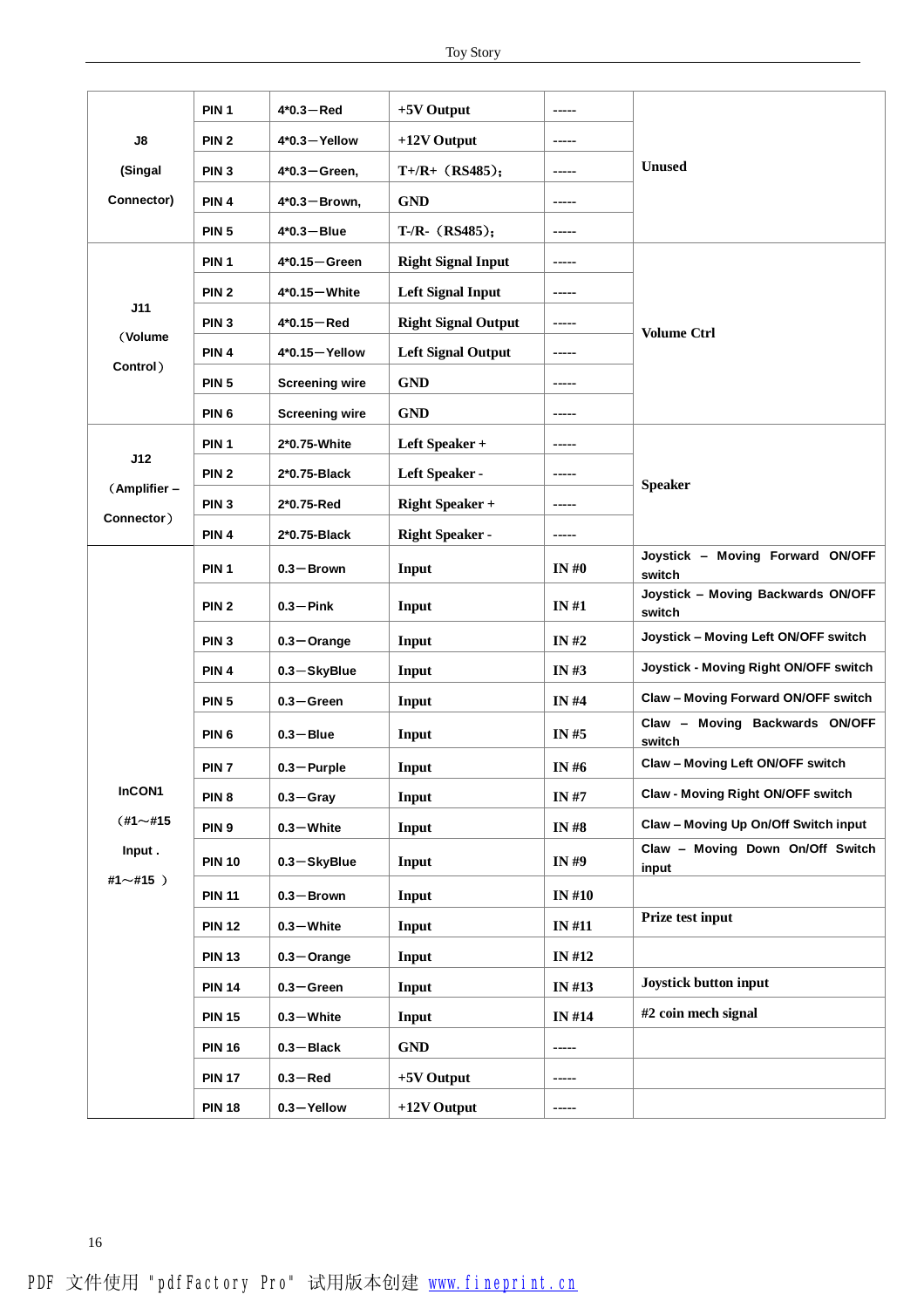|                 | PIN <sub>1</sub> | $0.3 -$ Brown   | Input         | IN #15         |                                              |
|-----------------|------------------|-----------------|---------------|----------------|----------------------------------------------|
|                 | PIN <sub>2</sub> | $0.3 - Pink$    | Input         | <b>IN#16</b>   |                                              |
|                 | PIN <sub>3</sub> | $0.3 -$ Orange  | Input         | <b>IN #17</b>  |                                              |
|                 | PIN <sub>4</sub> | $0.3 -$ SkyBlue | Input         | <b>IN#18</b>   |                                              |
|                 | PIN <sub>5</sub> | $0.3 -$ Green   | Input         | IN #19         |                                              |
|                 | PIN <sub>6</sub> | $0.3 - B$ lue   | Input         | <b>IN #20</b>  |                                              |
|                 | PIN <sub>7</sub> | $0.3 -$ Purple  | Input         | IN #21         |                                              |
| InCON2          | PIN <sub>8</sub> | $0.3 -$ Gray    | Input         | IN #22         |                                              |
| $(416 - 427)$   | PIN <sub>9</sub> | $0.3 -$ White   | Input         | IN #23         |                                              |
| Input)          | <b>PIN 10</b>    | $0.3 -$ SkyBlue | Input         | <b>IN #24</b>  |                                              |
|                 | <b>PIN 11</b>    | $0.3 -$ Brown   | Input         | IN #25         |                                              |
|                 | <b>PIN 12</b>    | $0.3 - Pink$    | Input         | IN #26         |                                              |
|                 | <b>PIN 13</b>    | <b>NC</b>       |               |                |                                              |
|                 | <b>PIN 14</b>    | $0.3 - Black$   | <b>GND</b>    | -----          |                                              |
|                 | <b>PIN 15</b>    | $0.3 - Red$     | $+5V$ Output  | -----          |                                              |
|                 | <b>PIN 16</b>    | $0.3 -$ Yellow  | $+12V$ Output | -----          |                                              |
| OutCON1         | PIN <sub>1</sub> | $0.3 -$ Brown   | Output        | OUT#0          |                                              |
| $(#1 \sim #11)$ | PIN <sub>2</sub> | 0.75-Yellow     | $+12V$ Output | -----          |                                              |
| Output)         | PIN <sub>3</sub> | $0.3 - Pink$    | Output        | OUT#1          |                                              |
|                 | PIN <sub>4</sub> | 0.75-Yellow     | $+12V$ Output | -----          |                                              |
|                 | PIN <sub>5</sub> | $0.3 -$ Orange  | Output        | <b>OUT #2</b>  |                                              |
|                 | PIN <sub>6</sub> |                 |               | -----          |                                              |
|                 | PIN <sub>7</sub> | $0.3 -$ SkyBlue | Output        | OUT#3          |                                              |
|                 | PIN <sub>8</sub> |                 |               | -----          |                                              |
|                 | PIN <sub>9</sub> | $0.3 -$ Green   | Output        | OUT#4          |                                              |
|                 | <b>PIN 10</b>    |                 |               | -----          |                                              |
|                 | <b>PIN 11</b>    | $0.3 - B$ lue   | Output        | <b>OUT #5</b>  | Coin indicator                               |
|                 | <b>PIN 12</b>    |                 |               | -----          |                                              |
|                 | <b>PIN 13</b>    | $0.3 -$ Purple  | Output        | <b>OUT#6</b>   | Claw - Moving to the front control<br>output |
|                 | <b>PIN 14</b>    |                 |               | -----          |                                              |
|                 | <b>PIN 15</b>    | $0.3 -$ Gray    | Output        | <b>OUT #7</b>  | Claw - Moving to the back control<br>output  |
|                 | <b>PIN 16</b>    | $0.3 -$ Yellow  |               | -----          |                                              |
|                 | <b>PIN 17</b>    | $0.3 - White$   | Output        | OUT#8          | Claw - Moving to left control output         |
|                 | <b>PIN 18</b>    | $0.5 -$ Yellow  |               | -----          |                                              |
|                 | <b>PIN 19</b>    | 0.3-SkyBlue     | Output        | OUT#9          | Claw - Moving to right control output        |
|                 | <b>PIN 20</b>    |                 |               | -----          |                                              |
|                 | <b>PIN 21</b>    | $0.3 -$ Brown   | Output        | <b>OUT #10</b> | Claw - Moving Up Control output              |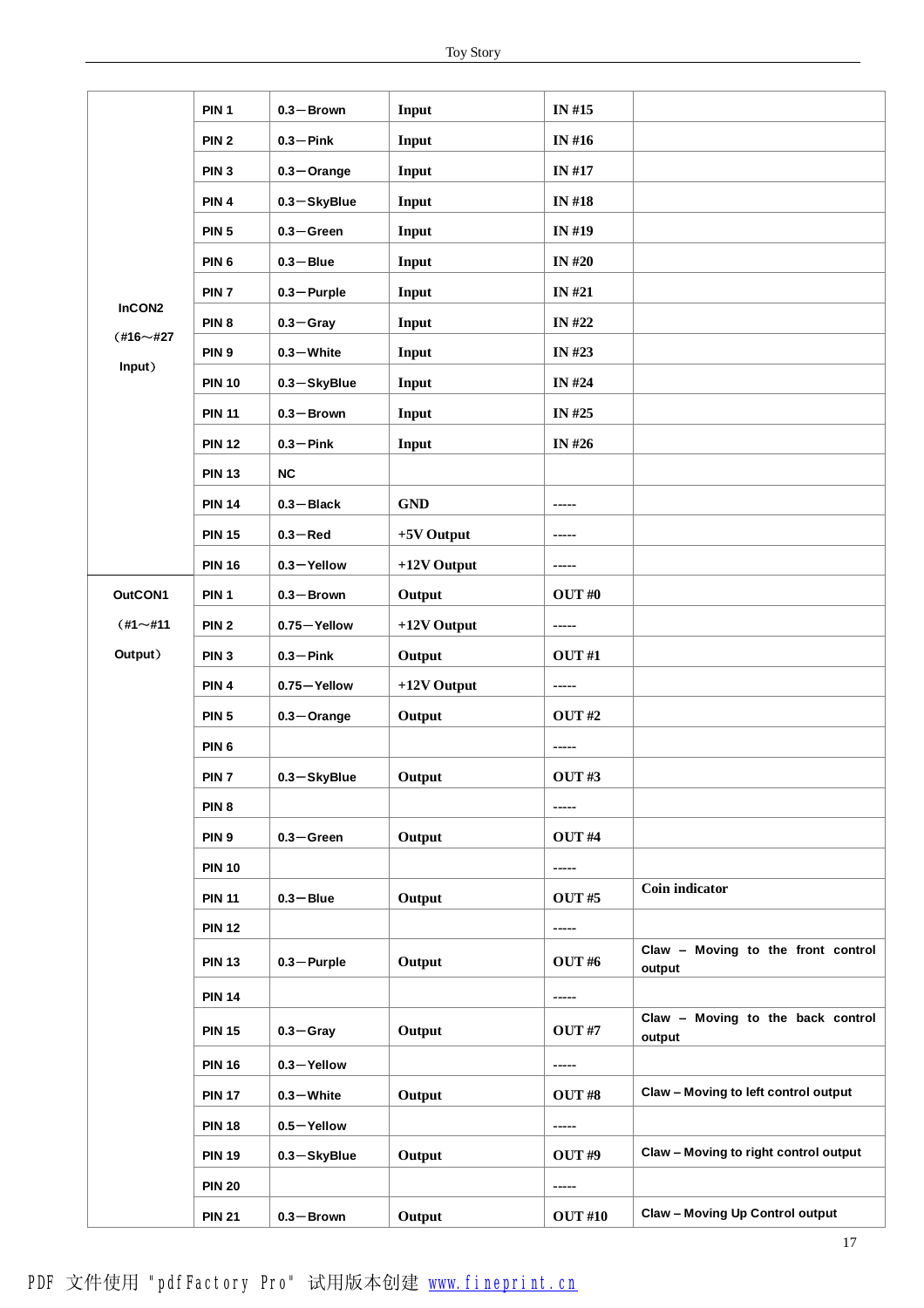|             | <b>PIN 22</b>    |                                                     |        | $- - - - -$    |                                          |  |  |
|-------------|------------------|-----------------------------------------------------|--------|----------------|------------------------------------------|--|--|
|             | PIN <sub>1</sub> | $0.3 -$ Brown                                       | Output | <b>OUT #11</b> | <b>Claw - Moving Down control output</b> |  |  |
|             | PIN <sub>2</sub> | 0.5-Yellow                                          |        | -----          |                                          |  |  |
|             | PIN <sub>3</sub> | $0.3 -$ Pink                                        | Output | <b>OUT #12</b> | <b>Claw Strength Control Output 0</b>    |  |  |
|             | PIN <sub>4</sub> |                                                     |        | -----          |                                          |  |  |
|             | <b>PIN 5</b>     | $0.3 -$ Orange                                      | Output | <b>OUT #13</b> | <b>Claw Strength Control Output 1</b>    |  |  |
|             | PIN <sub>6</sub> |                                                     |        |                |                                          |  |  |
|             | PIN <sub>7</sub> | $0.3 -$ SkyBlue                                     | Output | <b>OUT #14</b> |                                          |  |  |
|             | PIN <sub>8</sub> |                                                     |        |                |                                          |  |  |
|             | PIN <sub>9</sub> | $0.3 -$ SkyBlue                                     | Output | <b>OUT #15</b> |                                          |  |  |
| OutCON2     | <b>PIN 10</b>    |                                                     |        | -----          |                                          |  |  |
| $(#12~+21)$ | <b>PIN 11</b>    | $0.3 - B$ lue                                       | Output | <b>OUT #16</b> |                                          |  |  |
| Output)     | <b>PIN 12</b>    |                                                     |        |                |                                          |  |  |
|             | <b>PIN 13</b>    | $0.3 -$ Purple                                      | Output | <b>OUT #17</b> |                                          |  |  |
|             | <b>PIN 14</b>    |                                                     |        | $- - - - -$    |                                          |  |  |
|             | <b>PIN 15</b>    | $0.3 -$ Gray                                        | Output | <b>OUT #18</b> |                                          |  |  |
|             | <b>PIN 16</b>    |                                                     |        | -----          |                                          |  |  |
|             | <b>PIN 17</b>    | $0.3 -$ White                                       | Output | <b>OUT #19</b> |                                          |  |  |
|             | <b>PIN 18</b>    |                                                     |        | -----          |                                          |  |  |
|             | <b>PIN 19</b>    | 0.3-SkyBlue                                         | Output | <b>OUT #20</b> | #2 coin mech meter.                      |  |  |
|             | <b>PIN 20</b>    |                                                     |        | -----          |                                          |  |  |
|             |                  | Crystal Vibrator 11.0592Mhzis used in the Main PCB. |        |                |                                          |  |  |